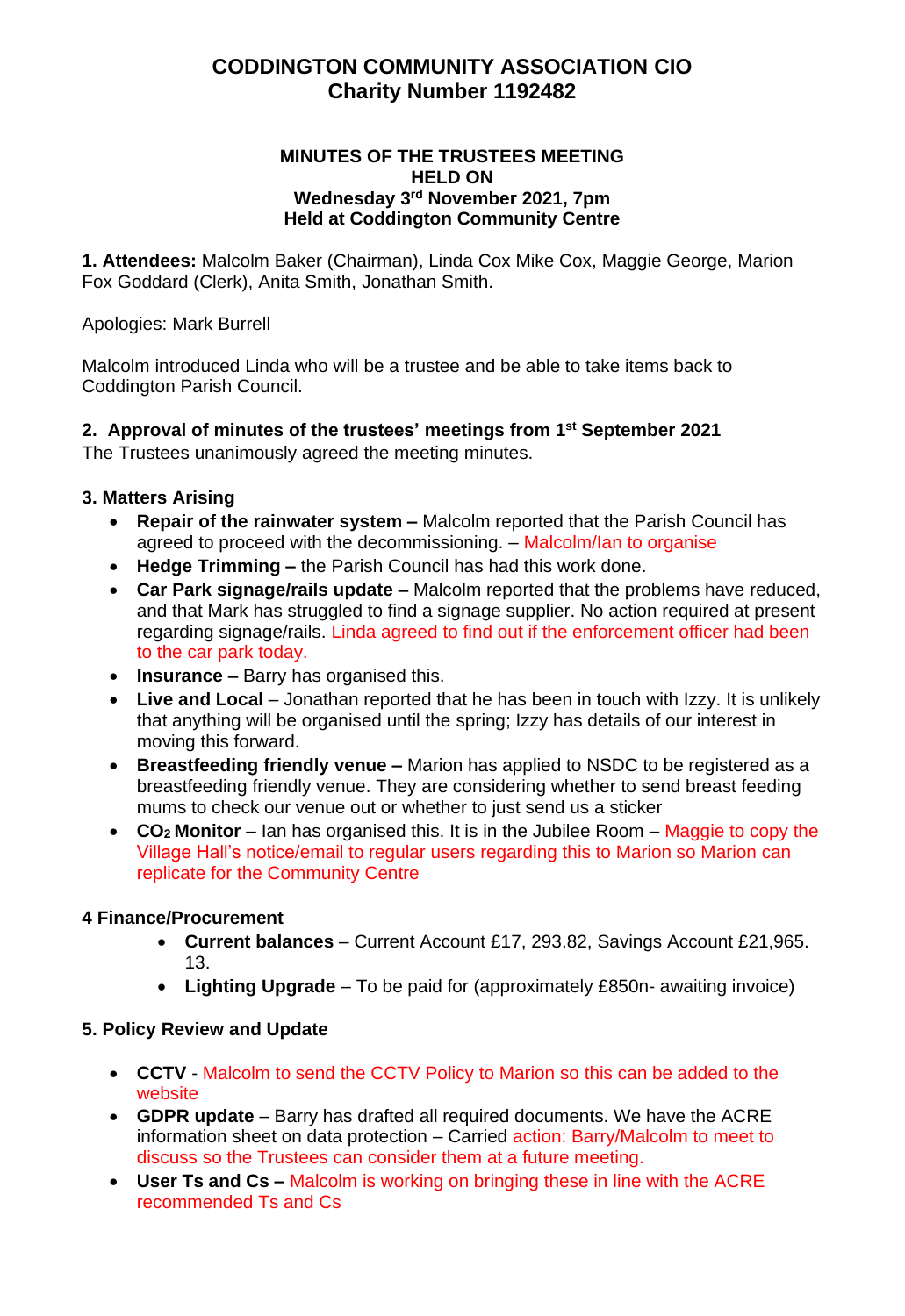## **6. Maintenance Update**

- Painting cabinet and fence has been completed
- Hearing Loop Maintenance Anita can use a hearing loop and agreed to test ours with Ian – Marion to let Ian know to contact Anita to arrange a suitable time
- Heating system has been serviced Malcolm reported that the Ambi-rad had fused but then started working again but this has led to doubts regarding their reliability, so he had obtained a quote for a removal of the 2 Ambi-rad controllers and replacement of these with one multi use Ambi-Rad controller for £595.72 plus VAT. The trustees unanimously agreed to proceed with this work - Malcolm to organise

### Marion to ask Barry to email trustees with an update on the following actions on maintenance from the last meeting and any other maintenance updates:

- Legionella risk assessment Need to make sure that we are compliant when decommissioning the showers. Barry to organise Legionella training (Guardian or online?) and investigate what is require as the Calorifiers/ Hot Water Storage Tank annual check was not done as there is no inspection hatch or means of purging the system as it is a sealed unit.
- Emergency lighting/fire alarm
- Fence repair

#### **7. Bookings update**

New bookings – second evening Pilates class. Toddlers and DJ coffee has restarted. Moving to Music plan to restart 15/11/21. Still awaiting SNU restart date. Party bookings starting to increase. Brownies debt has been cleared.

There is a potential regular booking for Tuesday and Wednesday afternoons. Marion detailed that this may require us to ask a U3A group to move days – it was agreed it would be a good idea to have all U3A monthly session in on the same day/time but different week of the month to minimise the limitations a monthly arrangement has on hiring the centre for other regular bookings.

Marion to contact Rangers and Laban to see if they will be restarting. Also, CVN Timetable to be updated with regular users who have not confirmed that they will return taken out and badminton noted as a private booking.

# **8. Christmas Tabletop Fair 28/11/21 Update**

Maggie agreed to sell a sheet of raffle squares – Clare to get a sheet to Maggie. Maggie and Malcolm will help on the day – Clare to let them know when to arrive. Decorations – Malcolm to suggest to the trustees a date before the event to get together to put these up. Linda suggested it may be a good idea to put the lights on the trees at the same time. The Parish Council may consider planting a Christmas tree next year but this year lights will just be added to existing trees.

### **9. Christmas Shut down**

The following dates were agreed.

- 24/12/21 -3/1/22 inclusive
- $24/12/22 2/1/23$  inclusive
- Future years  $24<sup>th</sup>$  December to 1st January inclusive (unless the  $2<sup>nd</sup>$  /3<sup>rd</sup> is a bank holiday in which case it would be closed)